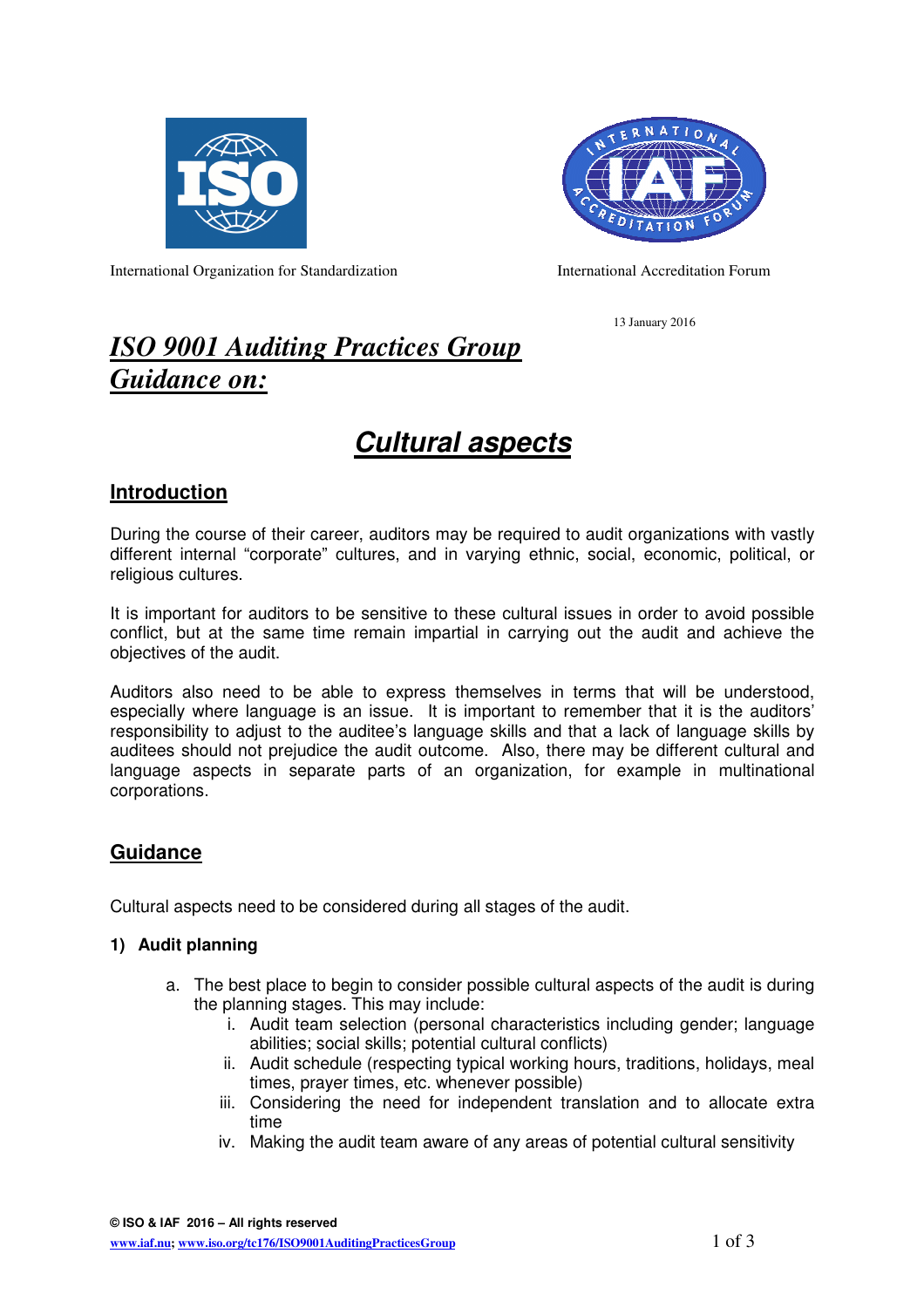- b. Whenever possible, it is desirable to use auditors who are familiar with local languages and customs. Alternatively, it may be appropriate to seek guidance prior to conducting the audit.
- c. Any significant cultural aspects should be evaluated during Stage 1 of the Initial certification audit and it may be appropriate to make modifications prior to Stage 2 and subsequent audits.

#### **2) Internal "corporate" culture.**

All organizations are different and there is no "standard" corporate culture. The internal culture may be independent of the external culture in which the organization exists. There are many aspects that need to be considered. The following are some examples.

#### **a) Degree of formality / Dress code**

Auditors may be put at a psychological disadvantage if he or she is dressed too informally, and most certification bodies have dress codes in place to address this. Equally important, however, and often overlooked, is the possibility for auditors to be "over-dressed", thereby running the risk of being uncomfortable, or inhibiting the auditee and affecting the audit outcome. A useful tip when preparing for an audit is to "dress like the organization's directors". Auditing a farm in a tropical country requires a vastly different dress code than auditing an investment bank in a major financial capital in a cold climate. Pre-audit visits, Stage1 of the initial certification audit and basic common sense are all useful tools in determining what style of dress is appropriate.

#### **b) Organizational hierarchy**

It is important to recognize that **formal** does not necessarily mean **good** and **informal** does not necessarily mean **bad**. Some of the best-run organizations are very informal in their management style and, in particular, their hierarchical interactions and communications.

Auditors need to be sensitive to the organizational protocols with respect to organizational hierarchies, but should not be inhibited from communicating directly with the person who is actually doing the work. The tendency to "only talk to the manager" should be avoided at all costs, though it may be necessary to give the manager some extra face-to-face time, in order to avoid embarrassment.

#### **c) Approach to negative audit findings**

It is important for any and all nonconformities identified during the audit to be properly documented and presented to the organization (see also the APG guidance on "Documenting a nonconformity"). Some organizational cultures are highly sensitive to and defensive of nonconformity reports, and in some situations, management may seek to assign blame to the "persons responsible". This can create added tension during the audit, but should not deter Auditors from raising such nonconformities. It may, however, be appropriate to re-emphasize the fact that the audit is aimed at verifying the system and not individuals - this should already have been mentioned during the opening meeting.